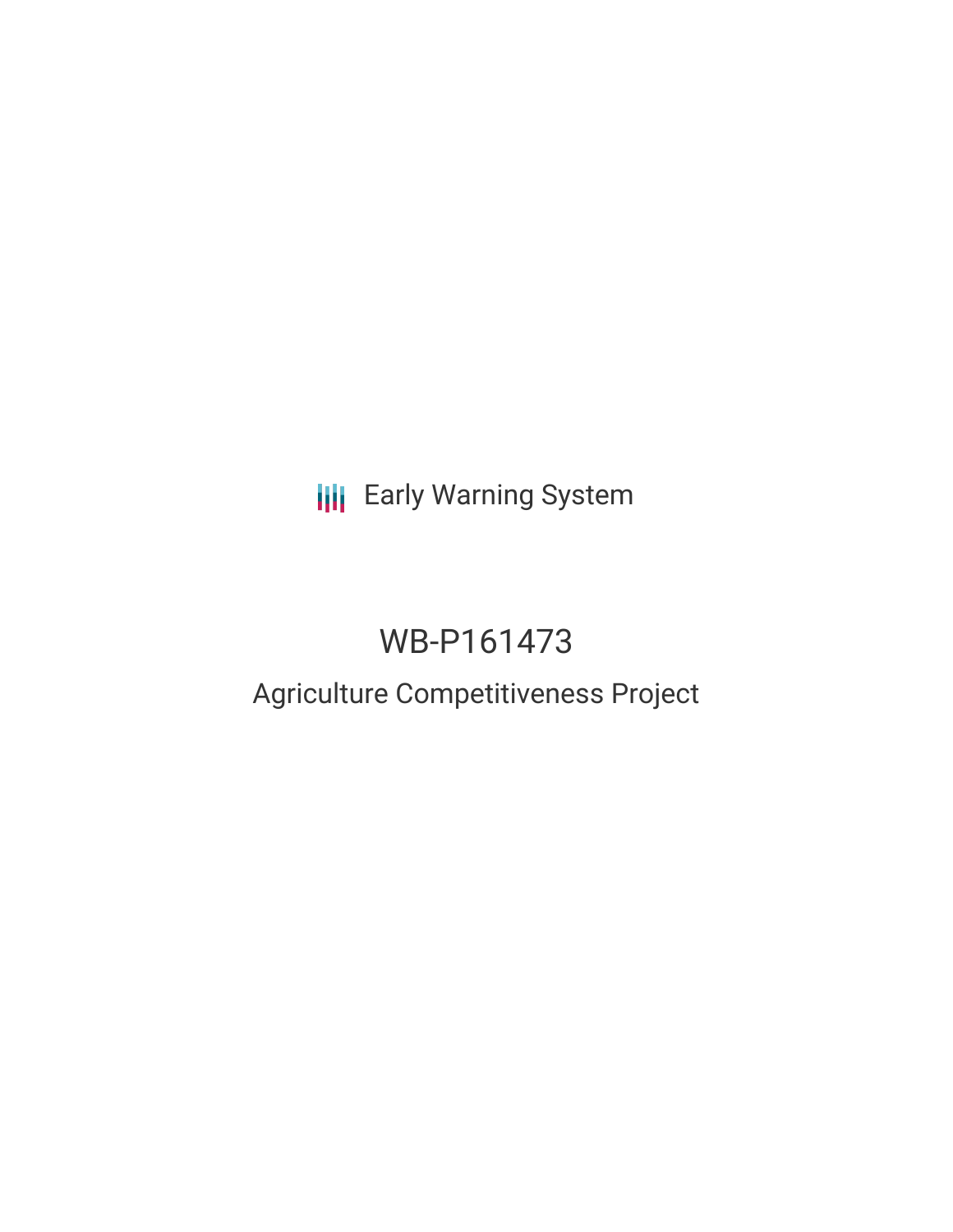

#### **Quick Facts**

| <b>Countries</b>               | Laos                                                                  |
|--------------------------------|-----------------------------------------------------------------------|
| <b>Specific Location</b>       | National-wide. Agriculture sector                                     |
| <b>Financial Institutions</b>  | World Bank (WB)                                                       |
| <b>Status</b>                  | Active                                                                |
| <b>Bank Risk Rating</b>        | B                                                                     |
| <b>Voting Date</b>             | 2018-04-26                                                            |
| <b>Borrower</b>                | Lao People's Democratic Republic                                      |
| <b>Sectors</b>                 | Agriculture and Forestry, Climate and Environment, Industry and Trade |
| <b>Investment Type(s)</b>      | Loan                                                                  |
| <b>Investment Amount (USD)</b> | \$25.00 million                                                       |
| <b>Project Cost (USD)</b>      | \$29.30 million                                                       |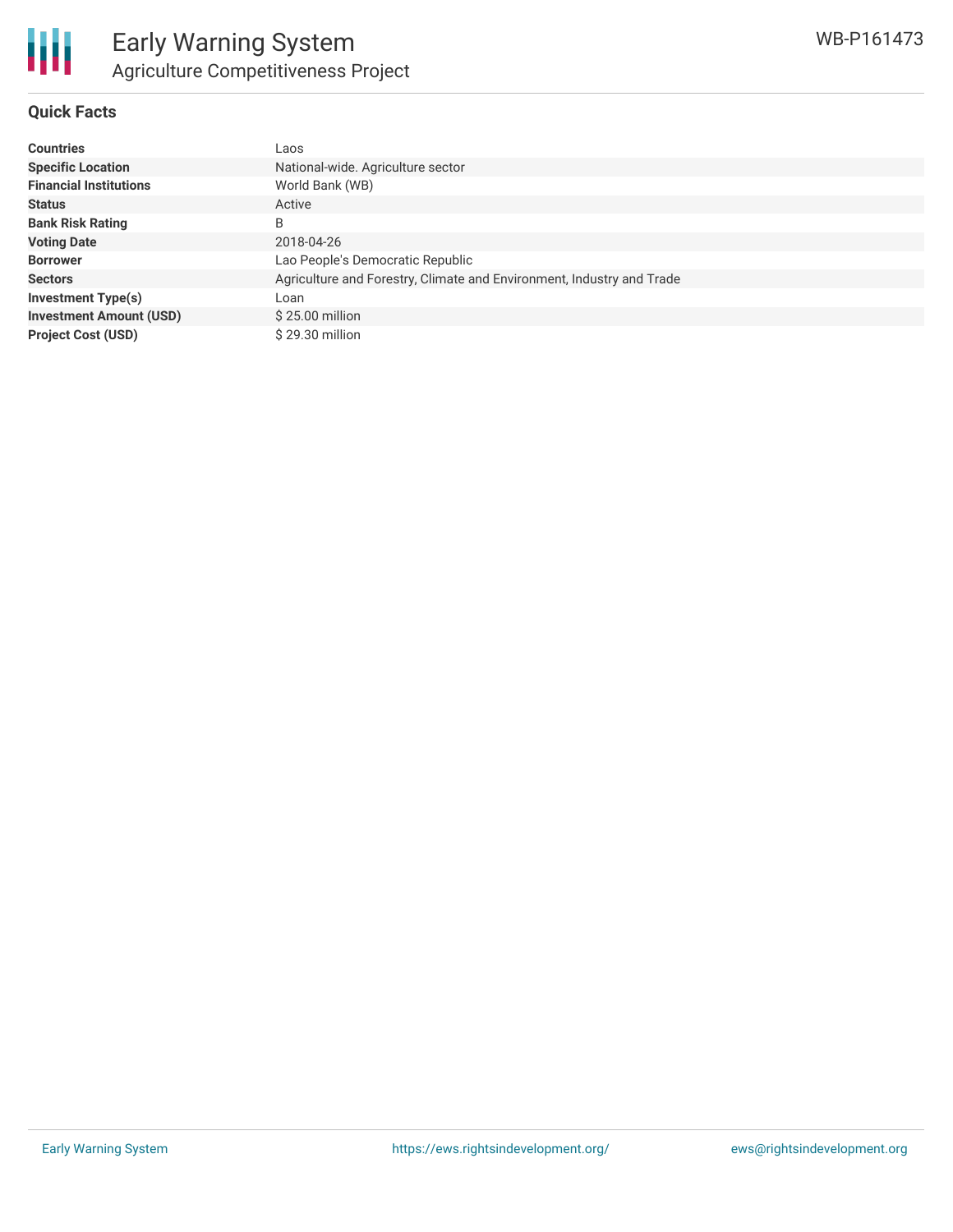

### **Project Description**

The development objective of Agriculture Competitiveness Project is to increase the competitiveness of selected agricultural value chains in the project areas.

There are 4 components:

1) Improved Agricultural Efficiency and Sustainability aims to improve quality and diversity of seed.

2) Enhanced Agricultural Commercialization aims to support (a) the establishment of an Agricultural Value Chain Facility (AVCF); (b) measures to better link farmers to markets; and (c) studies to improve the enabling environment for agroenterprise and value chain development.

3) Project Management aims to support the project management and project monitoring and evaluation (M&E).

4) Contingent Emergency Response aims to finance public and private sector expenditures on a positive list of goods and/or specific works, goods, services, and emergency operation costs required for emergency recovery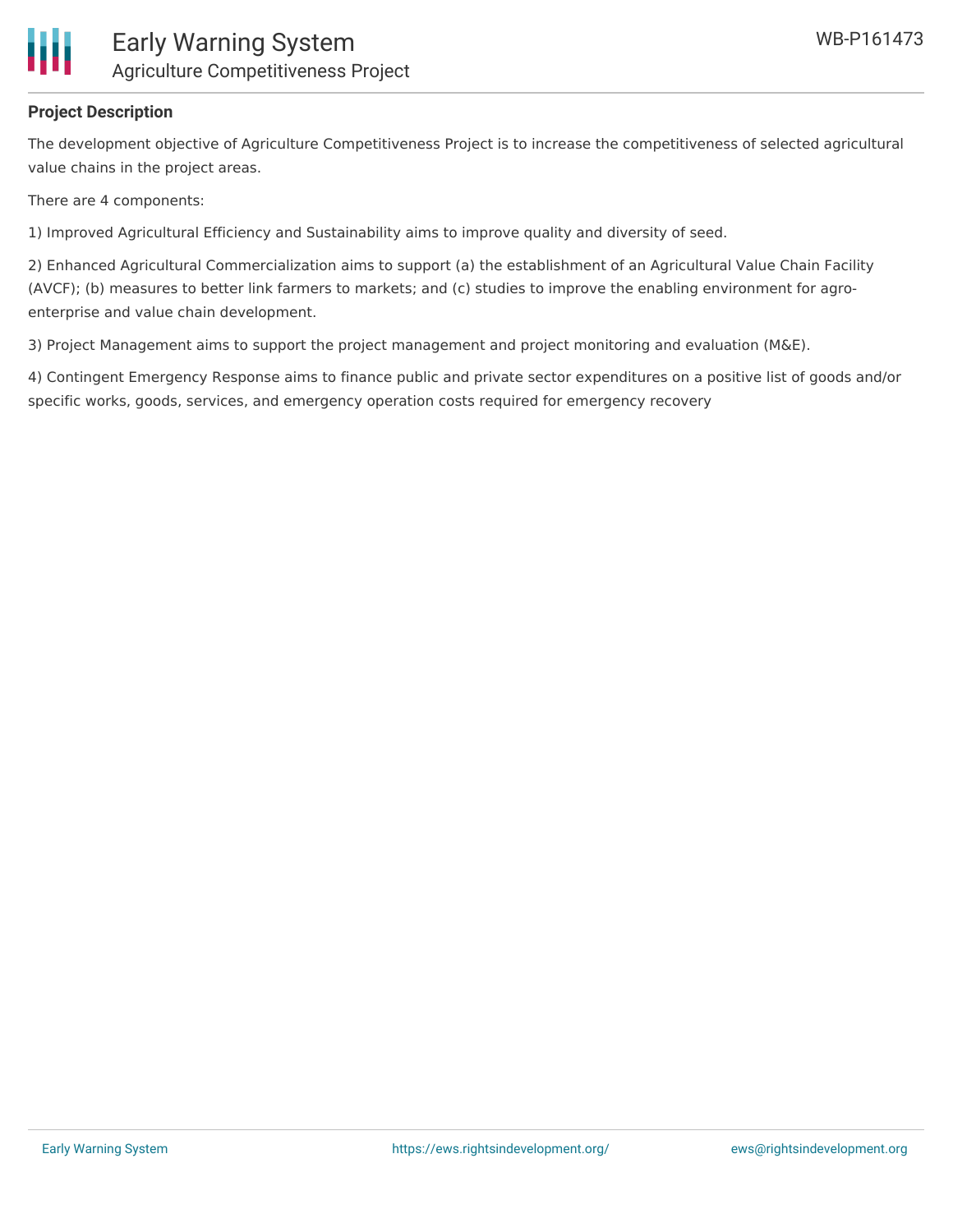

### Early Warning System Agriculture Competitiveness Project

#### **Early Warning System Project Analysis**

Even though the project risk is ranked as B Category, there are several important safeguard policies that being triggered as:

Physical Cultural Resources OP/BP 4.11

Indigenous Peoples OP/BP 4.10

Involuntary Resettlement OP/BP 4.12

Safety of Dams OP/BP 4.37, and

Projects on International Waterways OP/BP 7.50

"This policy is triggered. **The project involves the rehabilitation of irrigation systems located in tributaries which are part of the Mekong River basin**. At the request of the GOL (Government of Lao PDR), the World Bank sent a notification letter on behalf of the GOL on December 14, 2017, informing riparian countries including China, Myanmar, Thailand, Cambodia, and Vietnam of the proposed The World Bank Agriculture Competitiveness Project (P161473) project. **On February** 22, 2018, China issued its no objection letter to the proposed project while there have been no responses by the **other riparian countries to the notification letters so far**. In the World Bank's assessment, the proposed investments would not adversely affect the flow, quantity, and quality of the Mekong River's waters".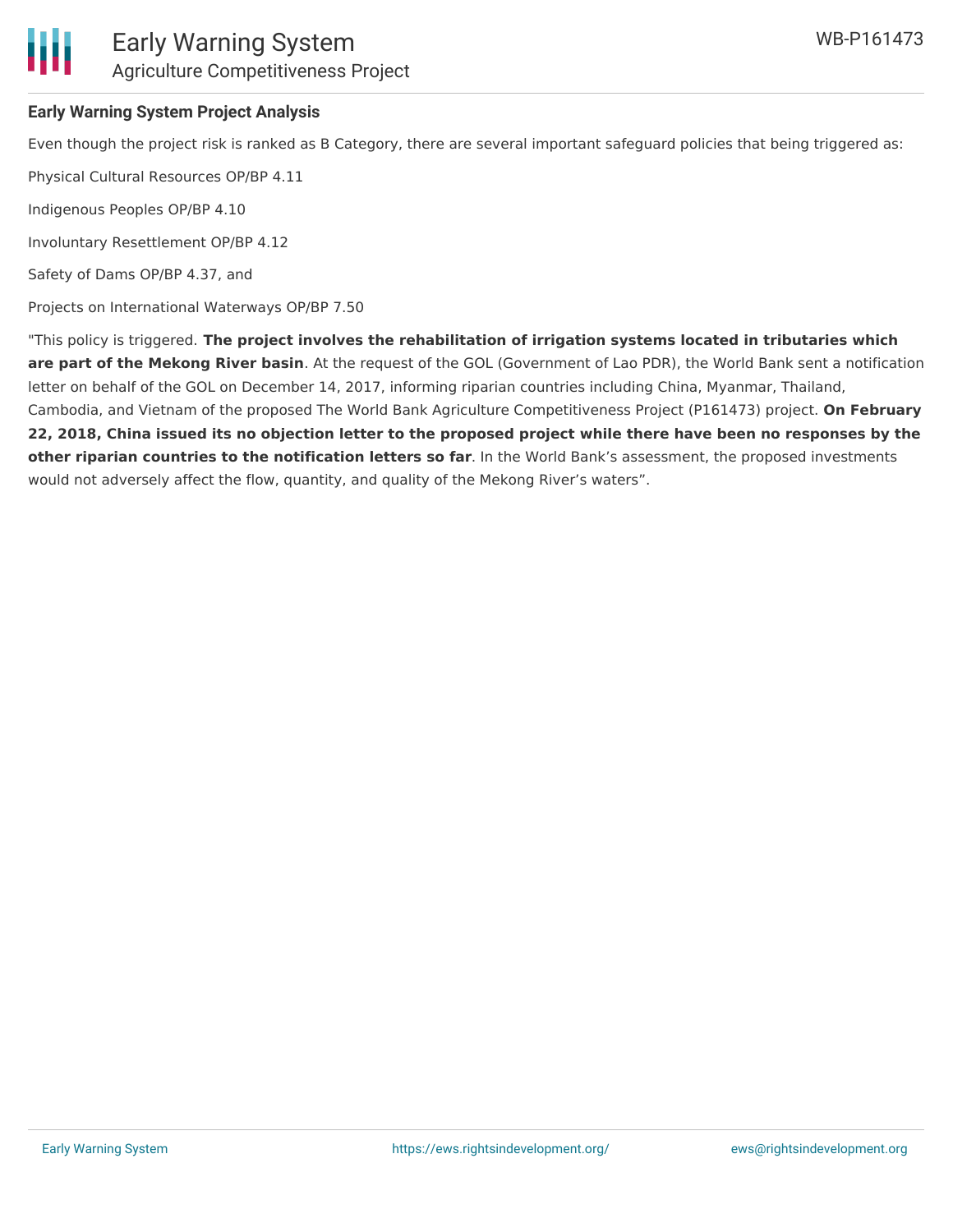#### **Investment Description**

World Bank (WB)

| <b>Financing Source Amount</b>     |            |
|------------------------------------|------------|
| Borrowing Agency                   | US\$ 0.50  |
| IDA-62050                          | US\$ 25.00 |
| Local Sources of Borrowing Country | US\$ 3.80  |
| Total                              | US\$ 29.30 |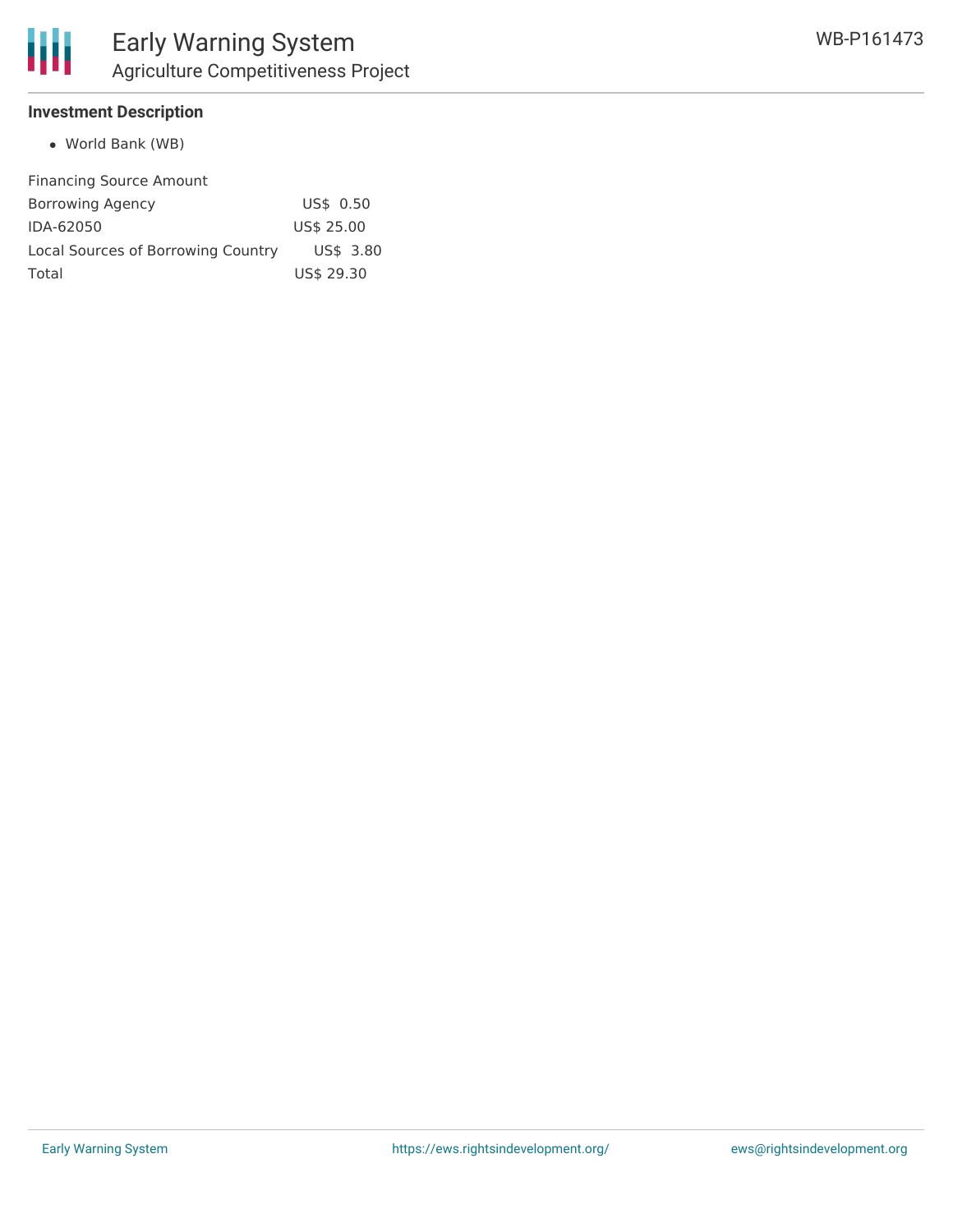

#### **Contact Information**

I.World Bank Consultant Team Binh Thang Cao Sr Agricultural Spec. Konesawang Nghardsaysone: Economist

II.Borrower/Client/Recipient Lao People's Democratic Republic Name: Phouang Parisak Pravongviengkham Title: Vice Minister - Ministry of Agriculture and Forestry Email: [pppravongviengkham@yahoo.com](mailto:pppravongviengkham@yahoo.com)

III.Implementing Agencies Department of Planning and Finance Name: Xaypladeth Choulamany Title: Director - Department of Planning and Cooperation Email: [Xaypladethchoulamany@yahoo.com](mailto:Xaypladethchoulamany@yahoo.com)

FOR MORE INFORMATION CONTACT The World Bank 1818 H Street, NW Washington, D.C. 20433 Telephone: (202) 473-1000 Website: <http://www.worldbank.org/projects>

#### ACCOUNTABILITY MECHANISM OF WORLD BANK

The World Bank Inspection Panel is the independent complaint mechanism and fact-finding body for people who believe they are likely to be, or have been, adversely affected by a World Bank-financed project. If you submit a complaint to the Inspection Panel, they may investigate to assess whether the World Bank is following its own policies and procedures for preventing harm to people or the environment. You can contact the Inspection Panel or submit a complaint by emailing ipanel@worldbank.org. You can learn more about the Inspection Panel and how to file a complaint at: http://ewebapps.worldbank.org/apps/ip/Pages/Home.aspx.